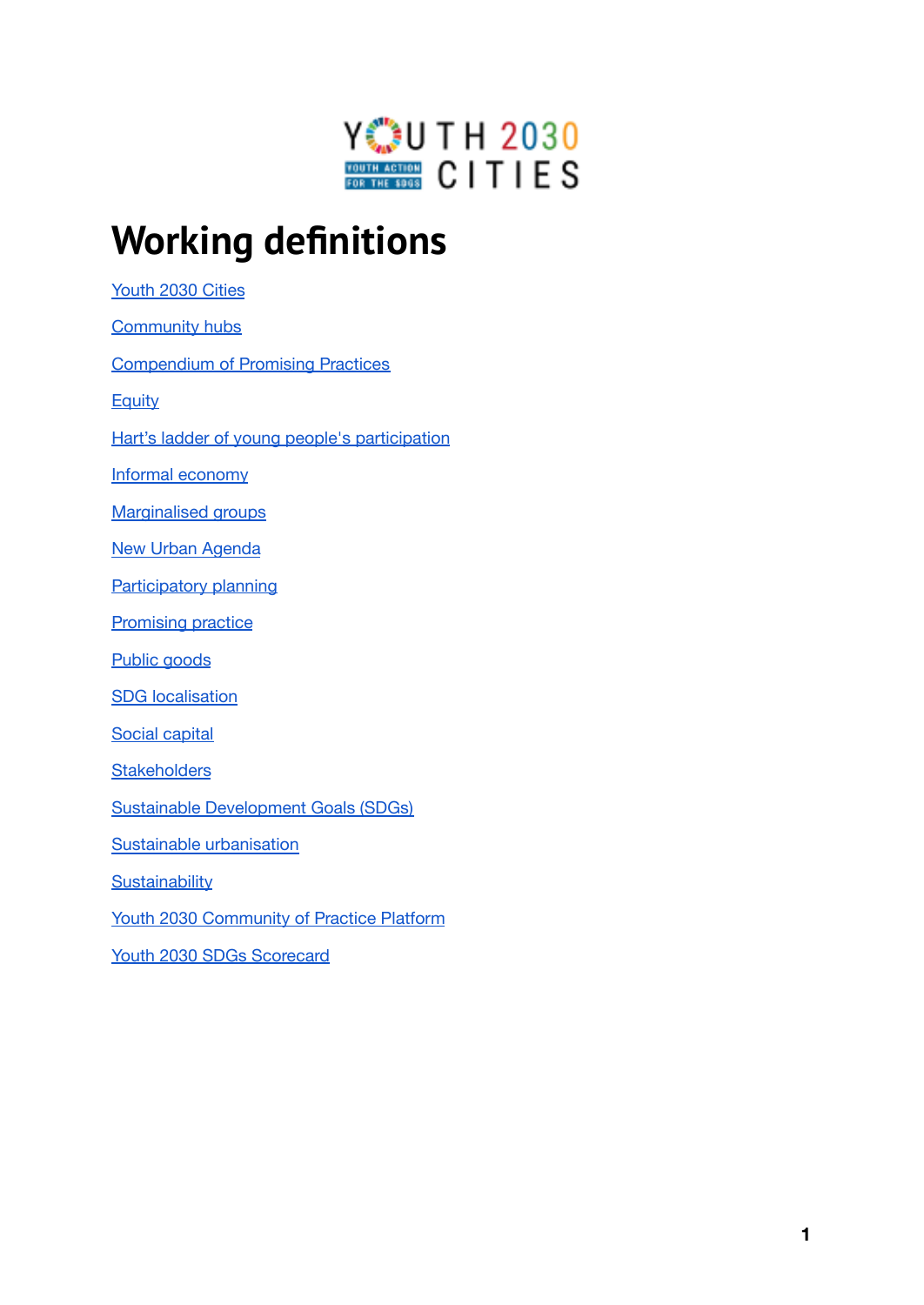#### <span id="page-1-0"></span>*Youth 2030 Cities*

*Youth 2030 Cities (or Youth 2030)* is a project of UN-Habitat in partnership with Fondation Botnar's Healthy Cities for Adolescents flagship programme. The project is focused on the localization of the 2030 Sustainable Development Goals through enhancing the engagement of youth in governance at local, national and international level.

Youth 2030 has as one of its key outcomes the creation of an enabling environment for young people to engage in the governance of cities and participate in and provide knowledge to urban planning and policy processes.

#### <span id="page-1-1"></span>**Community hubs**

*Community hubs* are public spaces that bring together community agencies and neighbourhood groups to offer a range of activities, programs and services.

## <span id="page-1-2"></span>**Compendium of Promising Practices**

*The Compendium of Promising Practices* is a UN-Habitat publication, featuring inspiring initiatives of youth which will represent an exemplary set of practises developed with and by youth focusing on various areas where sustainable action is needed. The promising practises will be featured on the Youth 2030 Community of Practice Platform. They will be presented online, integrating media materials that cannot be included in printed publication. These promising practises will be featured in an exhibition online and the online movement sparked via social media channels.

## <span id="page-1-3"></span>**Equity**

*Equity* – as defined by the [Interaction](https://interactioninstitute.org) Institute for Social Change, equity is a state in which access to political, social and economic resources is done fairly. Youth 2030 defines equity as a process in which "all groups have access to the resources and opportunities necessary to improve the quality of their lives", and equity as an outcome when "differences in life outcomes cannot be predicted on the basis of race, class or other dimensions of identity".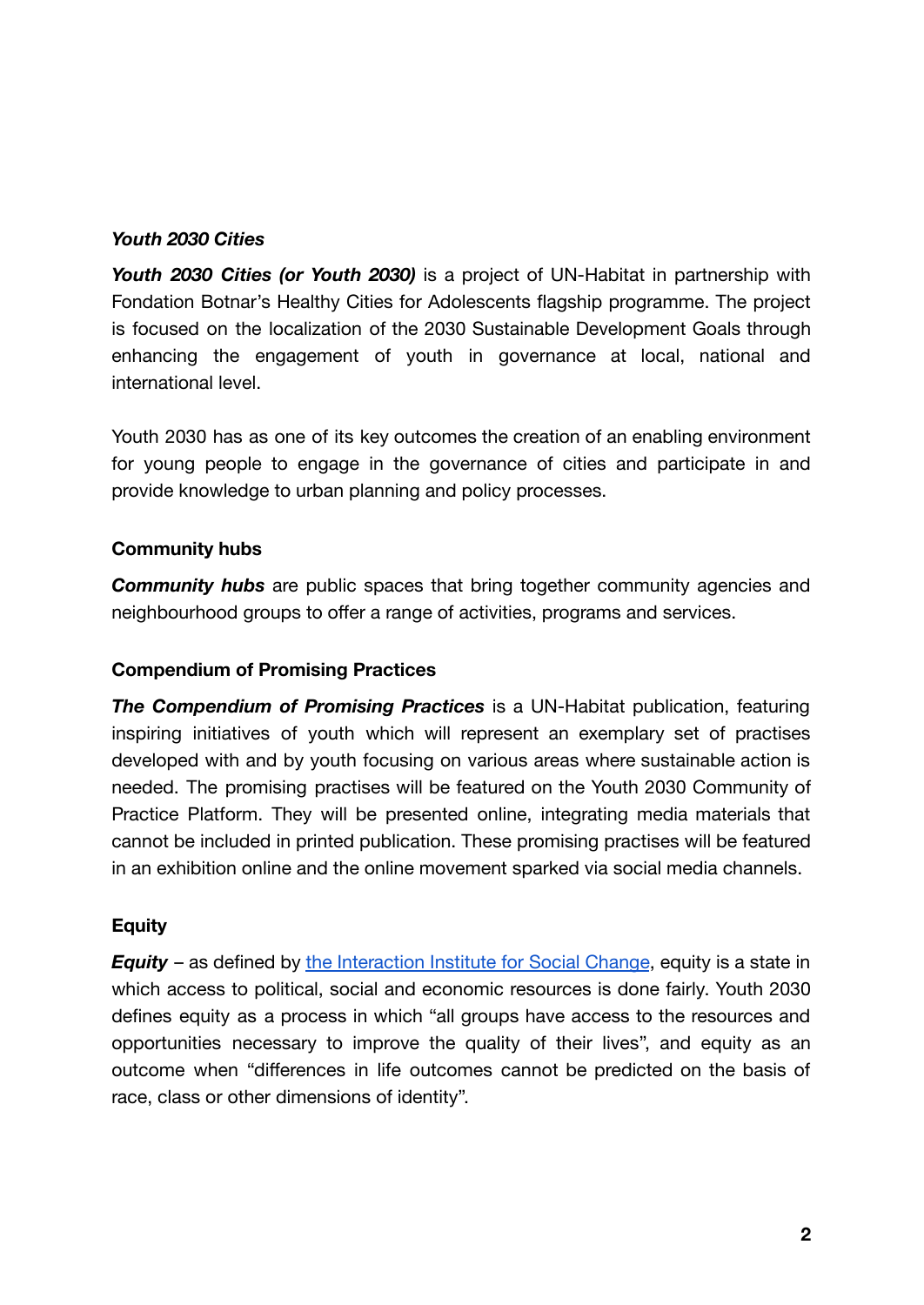#### <span id="page-2-0"></span>**Hart's ladder of young people's participation**

*Hart's ladder of young people's participation* – a model advanced by sociologist Roger Hart in 1998, suggesting varied degrees (or 'rungs') of children and youth engagement when it comes to making decisions that affect them. The seventh and eighth rungs of participation refer to young people's leading and initiating action as well as sharing decision-making with adults, respectively, and are considered including youth voices in civic co-creation in the most meaningful way. You can read more about Hart's ladder of participation [here](https://higherlogicdownload.s3.amazonaws.com/ASTC/00e37246-8bd9-481f-900c-ad9d6b6b3393/UploadedImages/Ladder_of_Participation_1.pdf) (abridged version).

#### <span id="page-2-1"></span>**Informal economy**

*Informal economy* – economic activities that fall outside official regulation (taxation, monitoring and protection under the law) because the regulations do not apply, because of weak enforcement or because of evasion of regulation. Activities that sometimes fall within the informal economy include street vending, domestic service, home-based enterprises, waste picking and urban agriculture.

#### <span id="page-2-2"></span>**Marginalised groups**

*\* Marginalised groups* – groups considered marginalised include women, children, LGBTQ+ people, individuals with disabilities, older persons, people with HIV/AIDS and other chronic illnesses, homeless people or occupants of informal dwellings, refugees or new migrants. These groups often are often prejudiced against, and have specific needs of which local governments are obligated to provide a number of services to meet their needs. "Planning from the margins" is a principle meaning that all residents benefit when the needs of marginalised populations are centred.

#### <span id="page-2-3"></span>**New Urban Agenda**

*The New Urban Agenda* is a document guiding action towards sustainable urbanisation that was adopted by all United Nations Member States in 2016.

## <span id="page-2-4"></span>**Participatory planning**

**Participatory planning** – an urban planning process that involves the entire community in the strategic and management processes of planning, with special attention to involving marginalised groups. Participatory planning aims to achieve community buy-in and prevent conflict between groups. Participatory planning should be learning-oriented and should promote mutual accountability between community and public officers to ensure the continued participation of the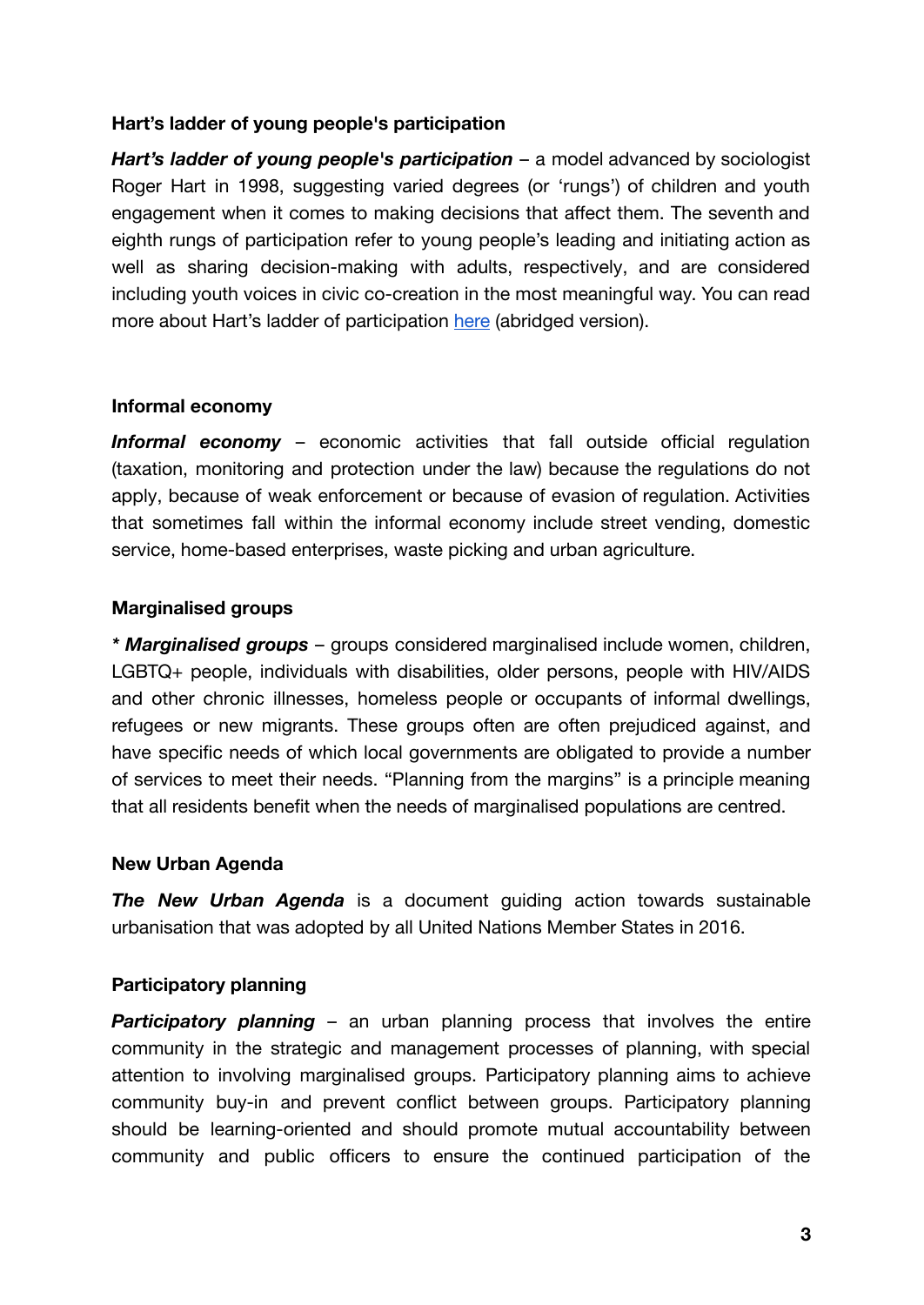stakeholders. Stakeholders should be engaged at various levels and stages of the planning process including validation.

## <span id="page-3-0"></span>**Promising practice**

**Promising practice** in the sphere of youth engagement with SDGs are an initiative or a part of a larger initiative that is initiated and is being implemented by and with youth that proved to be successful in sense that they are potentially effective for SDG attainment.

Focusing on exclusively youth-led initiatives will have little value in terms of displaying the landscape of youth action and overlook many truly inspiring and innovative partnerships happening between and among young people and various groups of stakeholders. It is critical to acknowledge that having different socio-economic, cultural and contextual settings, youth both across the globe and urban-rural continuum experience this period of their life differently, which has a direct impact on the way they interact with the world. To be able to meaningfully engage with this diverse demographic, we would need to depart from capturing youth-led initiatives, but look for meaningful partnerships and practises of involvement that can inspire replication and creative thinking.

## <span id="page-3-1"></span>**Public goods**

**Public goods** – in sociology, public goods are commodities or services that benefit all members of society. By contrast, private goods are inherently scarce and are paid for separately by individuals.

# <span id="page-3-2"></span>**SDG localisation**

*SDG localisation* is a process of taking into account local contexts in the achievement of the 2030 Agenda, from the setting of goals and targets, to determining the means of implementation and using indicators to measure and monitor progress. SDG localisation entails awareness-raising and advocacy activities around SDGs on subnational level, implementation and monitoring of the locally set SDG agenda, and the subsequent reflections on the way forwards.

# <span id="page-3-3"></span>**Social capital**

*Social capital* – social relationships that contribute to individual and collective well-being and productivity. Social capital refers to the value of social networks, bonds and trust.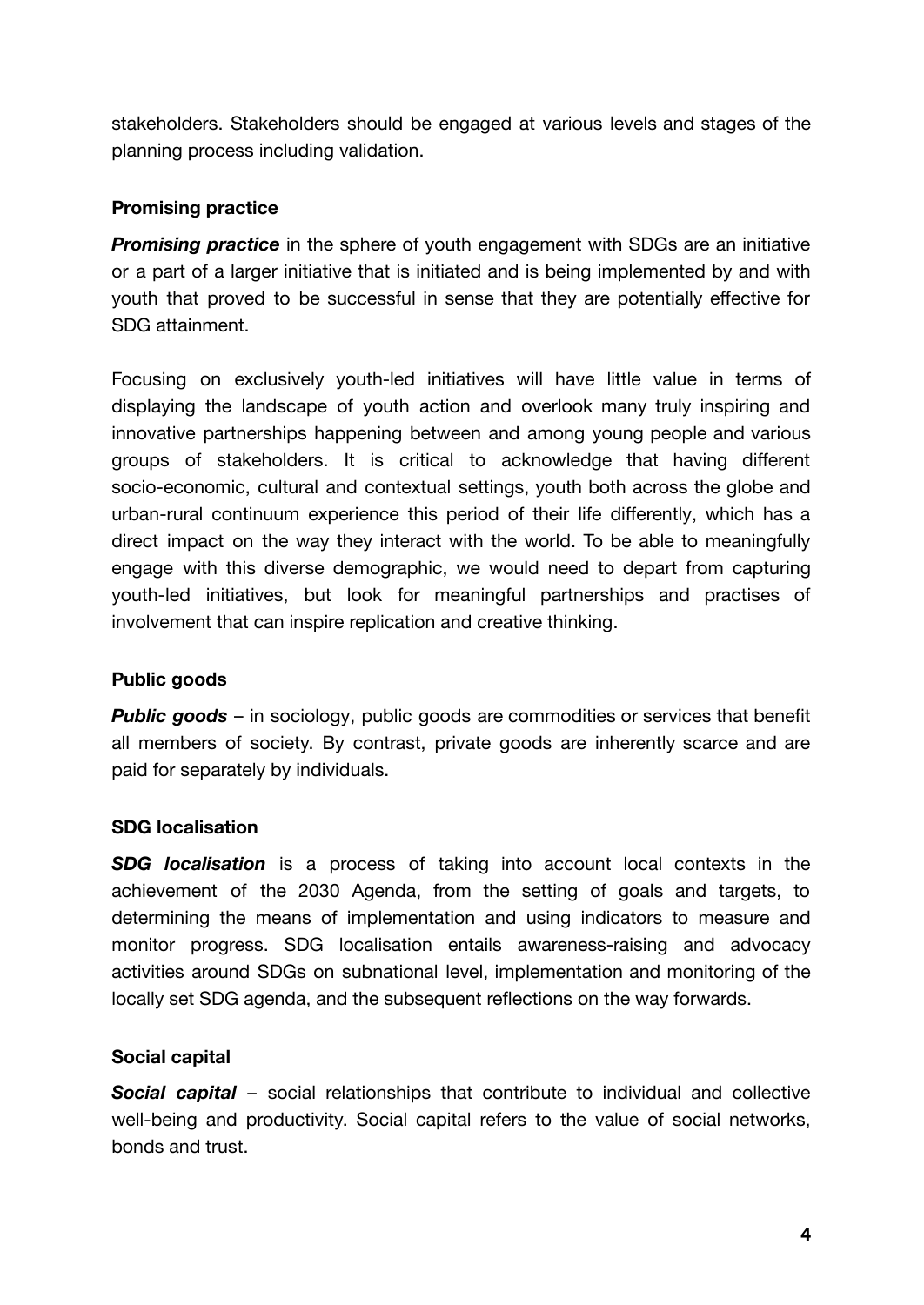## <span id="page-4-0"></span>**Stakeholders**

*Stakeholders* – people, groups, communities, agencies and other organised units that are impacted by a certain issue or project.

## <span id="page-4-1"></span>**Sustainable Development Goals (SDGs)**

*Sustainable Development Goals (SDGs)* are 17 goals that were adopted by all United Nations Member States in 2015. The SDGs provide a shared blueprint for peace and prosperity for people and the planet.. More information about 17 SDGs, their targets and indicators can be found [here](https://sdgs.un.org/goals).

#### <span id="page-4-2"></span>**Sustainable urbanisation**

*Sustainable urbanisation* is a process of growth and development of cities and urban areas that promotes cities' long term viability by reducing consumption, waste and harmful impacts on people and place while enhancing the overall well-being of both people and place. UN-Habitat as a UN agency is mandated to contribute to the improvement of cities and other human settlements by making them safer, more resilient and inclusive. The key document guiding UN-Habitat's work in the field of sustainable urbanisation is the [New Urban Agenda.](https://habitat3.org/the-new-urban-agenda/)

## <span id="page-4-3"></span>**Sustainability**

**Sustainability** in New Urban Agenda includes the following four core dimensions:

- ➢ *Social sustainability* refers to the New Urban Agenda principle "*leave no one behind*", emphasising the equal rights of all people to the benefits that cities can offer.
- ➢ *Economic sustainability* suggests that jobs are accessible to all and livelihoods are secured, while the cities are characterised by higher productivity and competitiveness.
- ➢ *Environmental sustainability* calls for the development of cities that protect, conserve, restore and promote their ecosystems, water, natural habitats and biodiversity, minimise their environmental impact and change to sustainable consumption and production patterns.
- ➢ *Spatial sustainability* relates to the long-term ability of cities to successfully plan for their increased urbanisation and growth.

#### <span id="page-4-4"></span>**Youth 2030 Community of Practice Platform**

*Youth 2030 Community of Practice Platform* is a community engagement and learning platform that promotes and supports youth-led action in cities and